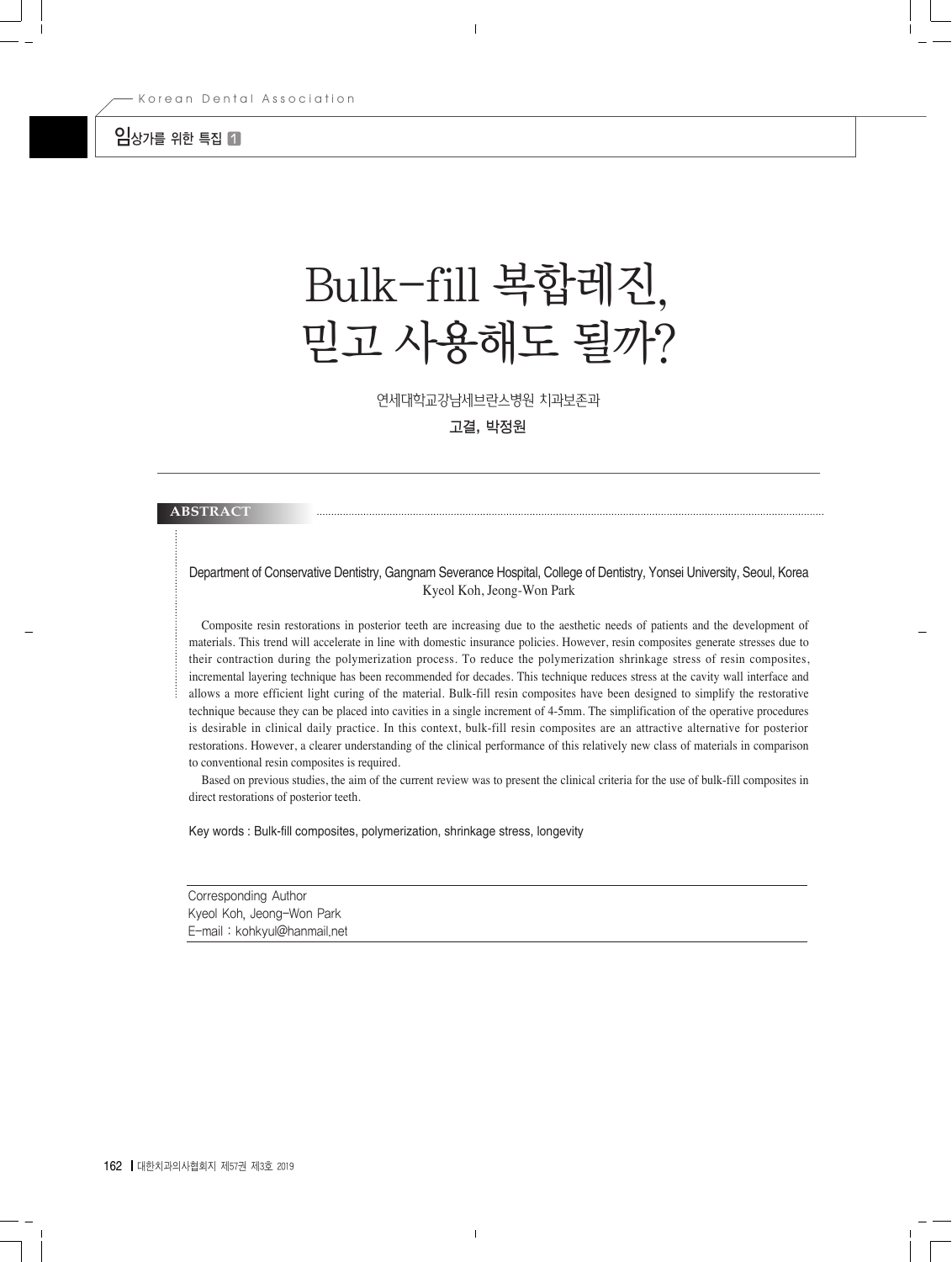## Ⅰ. 서론

구치부의 복합레진 수복은 환자들의 심미적인 욕구 와 재료의 발전으로 인하여 수요가 증가되고 있다. 국 내에서는 2019년 1월 1일부터 12세 이하의 아동을 대 상으로 치아우식증에 이환된 영구치의 광중합형 복합 레진 충전이 요양급여 항목으로 신설됨에 따라 향후 이와 같은 추세는 가속화될 것으로 예상된다. 복합레 진의 발전으로 인하여 물성이 개선되고 있으며 임상 적용이 늘고 있지만, 아직까지 한계점은 존재하며 그 중에 대표적인 단점으로 중합수축을 들 수 있다. 중합 수축으로 발생하는 응력은 술후 과민증, 수복물의 미 세누출 및 변색, 치아의 변형 등 여러 가지 임상적 문 제점을 야기하며 따라서 이를 줄이기 위한 여러 방법 들이 제시되어 왔다. 재료의 측면에서 충전재 (filler) 의 함량을 늘이거나 기질의 조성에 변화를 주어 중합 수축 응력을 줄이려는 시도가 있었고, 임상적 기법으 로 간접수복법을 이용하거나 광중합 방법의 변형, 혹 은 적층 충전법 (incremental filling)을 이용해왔 다 (그림 1-A). 이 중 적층충전법은 복합레진을 와동 에 충전 시 2mm 이하의 층으로 반복 충전함으로서 와동에의 적합도와 중합도를 증가시키고 C-factor 를 감소시켜 수축응력을 완화시키기 위한 노력이다. 그러나 각층 사이에 기포 함입의 가능성이 있고 각 층 의 layering과 광중합에 많은 시간과 노력이 소요되 는 문제점이 있다. 최근 레진 재료의 개발로 이러한 적 층 충전의 필요성을 줄여 한 번에 4-5mm 충전과 중 합을 수행할 수 있다고 하는"Bulk fill"복합레진이 출시되었다. 이러한 재료들은 투명도가 높아 재료 내 로 많은 빛이 분산될 수 있고, 반응성 광개시제의 양을 조절하거나 종류를 다양하게 이용하여 더 깊게 중합되 며, 중합 반응의 modulator로 작용하는 stress breaker 단량체를 포함함으로써 낮은 중합수축을 나 타낸다1),2)

현재 시판되는 Bulk-fill 복합레진은 두 가지 유형 이 있는데, 점도에 따라 점도가 낮은 flowable type 과 일반적인 conventional type으로 나눌 수 있다. 이 중 flowable type은 흐름성이 좋은 저점도 복합 레진으로 충전재 함량이 낮아 base로 주로 이용하며 조작이 용이한 장점을 갖고 있으나 낮은 물성으로 인 해 상부에 conventional type의 복합레진으로 덮어 주는 과정이 필요하다(그림 1-B). Conventional type의 bulk-fill 레진은 restorative bulk-fill 혹은 sculptable이나 paste-like bulk-fill 복합 레진이라 불리며, 추가적인 capping과정 없이 단층 으로 이용 가능하다(그림 1-C). 이러한 재료들은 많 은 무기 충전재를 함유하고 물성이 우수하여 높은 저 작력이 가해지는 곳에도 사용 가능하다3)~6).

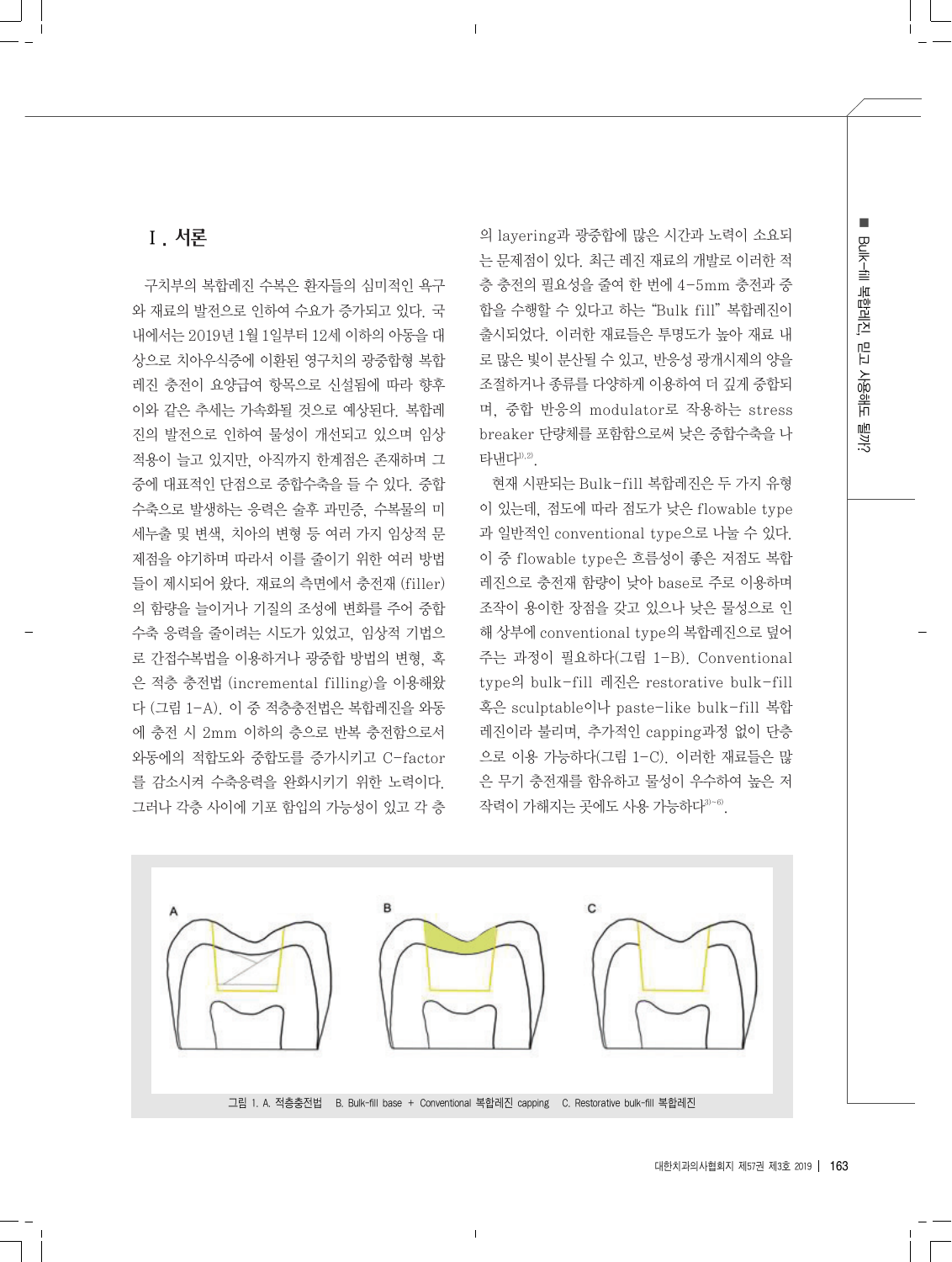## $9$ 상가를 위한 특집  $\P$

제조사에 의하면 이러한 bulk-fill 복합레진의 사 용은 시술시간을 줄일 수 있을 뿐 아니라, 물성의 손실 없이 한 번에 충전과 광중합을 시행할 수 있다고 주장 한다. 이와 같은 장점으로 bulk-fill 복합레진은 구 치부 수복물에 있어 매력적인 재료로 대두되고 있으 나, 아직 임상에서 사용기간이 짧고, 실제 물리적 특 성이 기존의 일반적인 복합레진에 비해 우수한지에 대 해서는 명확한 이해 하에 사용하여야 한다. 이에 본 논 문에서는 기존의 연구를 바탕으로 bulk fill 복합레진 의 사용에 대한 임상적인 기준을 제시해보고자 한다.

## Ⅰ. 물리적 특성

## 1. 실제 2 mm가 넘는 와동에서 바닥면까지 중합이 잘 일어나는가?

현재 구치부 레진 충전을 하는 경우 일반적으로 적 층충전을 추천하고 있다. 그 이유는 레진의 광중합 정 도가 2 mm를 넘어가면 급격히 떨어진다는 점과 많은 양의 복합레진을 한번에 충전할 경우 중합수축 응력이 높게 발생하여 술후 합병증이 나타날 수 있기 때문이 다. 하지만 bulk fill 복합레진의 경우, 기존의 복합 레진과는 달리 제조사에서 한 번에 4-5mm bulk filling이 가능하다고 설명한다. 따라서 실제로'바닥 면까지 중합이 잘 일어나는가?'에 대한 평가가 필요하 다. 이를 위하여 bulk-fill 복합레진의 중합율을 측 정하거나". 시편 표면의 미세경도 측정8을 통해 간접 적으로 중합의 정도를 평가할 수 있다.

#### 1-1. 중합율 (Degree of conversion, DC)

복합레진의 중합율은 재료의 기계적 특성을 결정하 는 데 결정적이며, 수복물의 임상적 성공에 있어서도 중요한 요소로 알려져 있다. 대부분 복합레진의 중합 도는 55-60% 범위 내에 존재하며, 이는 복합레진의 강도, 경도, 용해도 등과 직접적인 연관이 있다. 중합 이 불충분하게 일어날 경우 재료의 빠른 마모, 변색 등 임상적 문제점을 야기할 수 있다<sup>8)</sup>.

복합레진에서 2mm 중합 시 최소 80%의 bottom/top hardness percentage를 보일 때 적 절하게 중합된 것으로 평가한다9). El-Damanhoury 의 연구에서, bulk-fill 복합레진이 4mm 깊이에서 도 적합한 중합을 보였고, 90%이상은 높은 중합 효율 을 보였다10). 이와 유사하게 Alrahlah도, Bulk-fill 복합레진이 허용 가능한 범위 내의 깊이로 충분히 중 합된다고 하였다.<sup>11)</sup> 반면 Alshali 등에 의하면 중합 후 24시간 경과 후 중합율이 SureFil SDR flow (SDR), Venus bulk fill (VBF)에 서 는 conventional composites에 비견되었지만, Xtra base (XB)와 Filtek bulk fill (FBF)는 더 낮 은 값을 보였다<sup>12)</sup>.

1-2. 비커스 경도 (Vickers Hardness)

Alrahlah의 연구에 의하면 최대 비커스 경도와 충 전재 함량이 양의 상관관계를 가지며, 충전재 함량이 높은 Sonic Fill(SF)이 최대 비커스 경도가 가장 높 았고, 충전재 함량이 낮은 VBF가 가장 낮은 값을 보 였다<sup>11)</sup>. 이와 유사하게 Ilie에 의한 연구에서도 충전재 함량이 높은 X-tra fil (XF)이 비커스 경도가 가장 높았으며, VBF가 가장 낮았다<sup>13)</sup>. 하지만, Abed에 의 하면 bulk-fill 복합레진 (XF)이 충분한 비커스 경 도를 보였으나 대조군인 incremental-fill composite (Grandio)에 비해선 낮았다14).

복합레진의 중합율이나 비커스 경도 등의 기계적 성 질은 복합레진의 유기 기질 조성이나 충전재의 특성 (mass fraction, density, particle size, shape, distribution)에 의해서 영향을 받기 때문 에 재료마다 차이가 존재하므로 위의 실험결과를 절대 적인 비교평가로 보기는 어렵지만 기존의 복합레진에 비해 bulk-fill 복합레진의 중합 깊이가 깊은 것을 알 수 있다<sup>14)</sup>.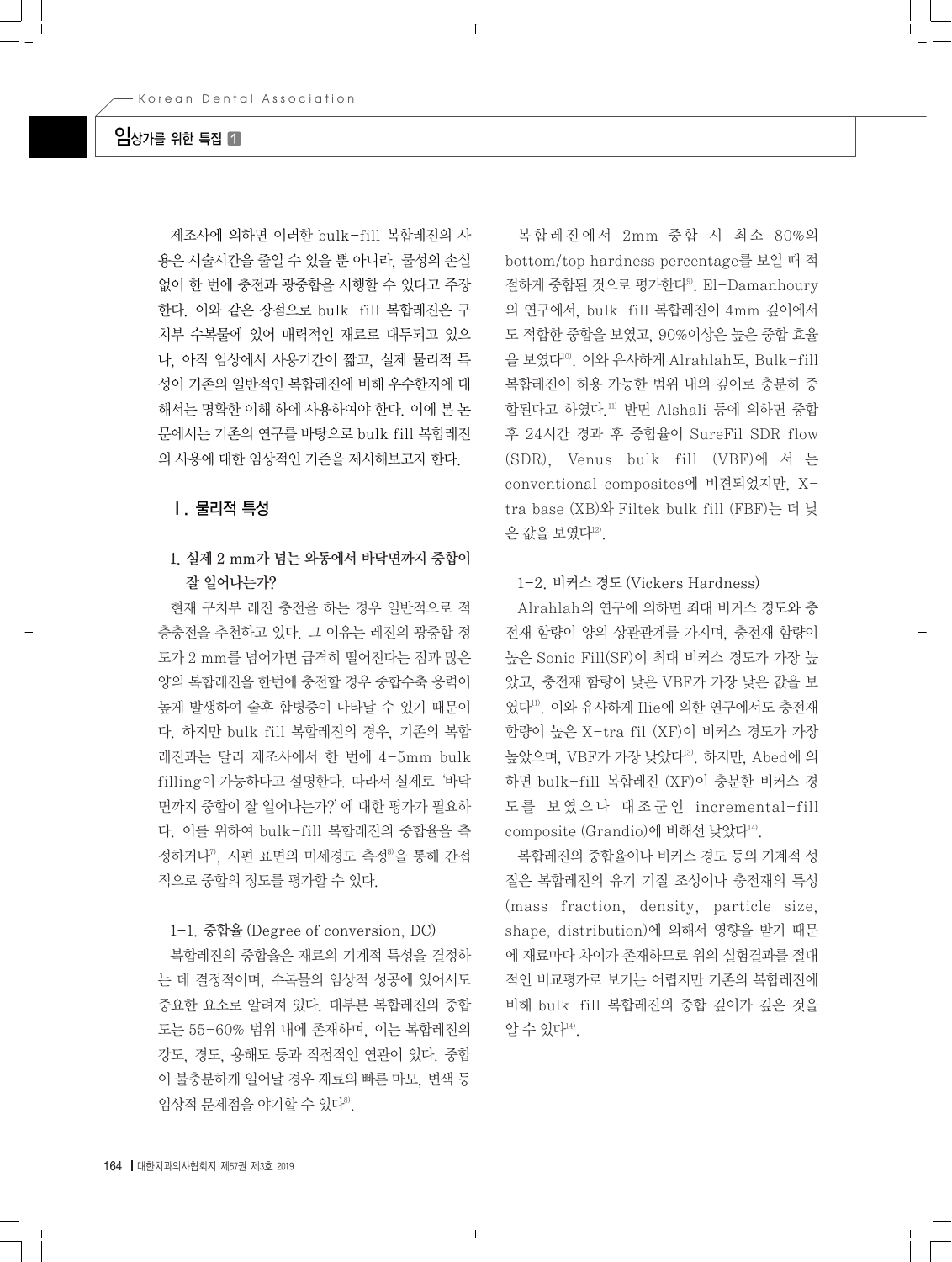## 2. 중합 수축/중합수축 응력이 적은가?

복합레진의 단점으로 약 2%에 이르는 중합 시의 체 적 수축을 들 수 있다. 중합수축에 의해 치질과의 접착 계면에서 약 4.0∼7.0 MPa에 이르는 일축방향의 인 장응력이 발생하게 되어 법랑질 미세파절, 교두굴곡, 접착의 상실 등을 가져올 수 있다. 계면에서의 접착의 상실은 타액의 침투와 그 결과로 나타나는 변연변색, 이차우식, 술후 과민증 및 치수병변의 원인이 된다. 중합 수축 응력은 중합수축, 탄성계수 등 다양한 요소 에 의해 결정된다. 따라서 중합수축이 크다고 해서 무 조건 중합 수축 응력이 크다고 볼 순 없다. 예를 들면, Bulk-fill flowable composites (SDR, FB)은 conventional type의 bulk-fill 복합레진에 비해 중합 수축이 큼에도 불구하고 탄성계수가 낮기 때문에 중합수축응력이 적다15),16).

Jang의 연구에 의하면, bulk-fill flowables (SDR, VBF)는 4mm bulk로 적절하게 중합되었으 나 conventional non-flowable composite에 비하여 더 많이 수축하였다. bulk-fill non flowable (TBF)은 conventional nonflowable composite과 유사한 수축을 보였다<sup>17)</sup>.

El-Damanhoury에 의하면 VBF, Experimental flowable (FB), SDR이 가장 낮은 수축 응력을 보였 으며 그룹 간 유의한 차이는 없었다. Tetric Evo Ceram bulk fill (TEC), XF, 대조군 Filtek Z250 (FZ)와는 유의한 차이가 있었으며 FZ가 가장 높은 수축응력을 나타냈다. 대조군인 FZ가 Stress rate (Rmax)가 가장 높고, 최대 stress rate에 도 달하는 시간인 tmax가 가장 짧았다. Stress rate가 높고, 응력이 단기간에 최대 stress rate에 도달하는 경우 접착계면에 응력이 집중되면서 접착에 있어서 불 리한 조건이 된다. VBF가 가장 낮은 Rmax와 가장 긴 tmax를 보였는데, FB, SF, TEC의 Rmax와 유 의한 차이가 없었다. VB, FB, SDR bulk-fill materials는 가장 낮은 filler volume fraction (38-44%)을 보 이 고 , 그 들 의 volumetric polymerization shrinkage는 flowable resin composites (3-6 vol%)과 유사했다. 이는 높은 충 전재 함량이 중합 후 수축, 중합 응력을 줄이는 데 효 과적이지 않다는 것을 의미한다. 중합 수축 응력을 줄 이기 위하여 화학적인 변화를 주는 다른 방법을 사용 한 레진(VB, FB, SF)이 tmax 에 도달하는데 대조 군 FZ에 비교하여 더 오랜 시간을 요했다<sup>10)</sup>.



그림 2. A. Comparison of the shrinkage stress development as a function of time for the five measured bulk-fill composites and control. B. Shrinkage stress rate development in time within the 60 seconds from composite irradiation of the investigated materials. FZ:Filtek Z250, XF:x-tra fil, TE:Tetric EvoCeram bulk fill SF:Surefil SDR flow, FB:Experimental flowable, VB:Venus Bulk Fill Polymerization Shrinkage Stress Kinetics and Related Properties of Bulk-fill Resin Composites. Operative Dentistry 39(4) 374-382.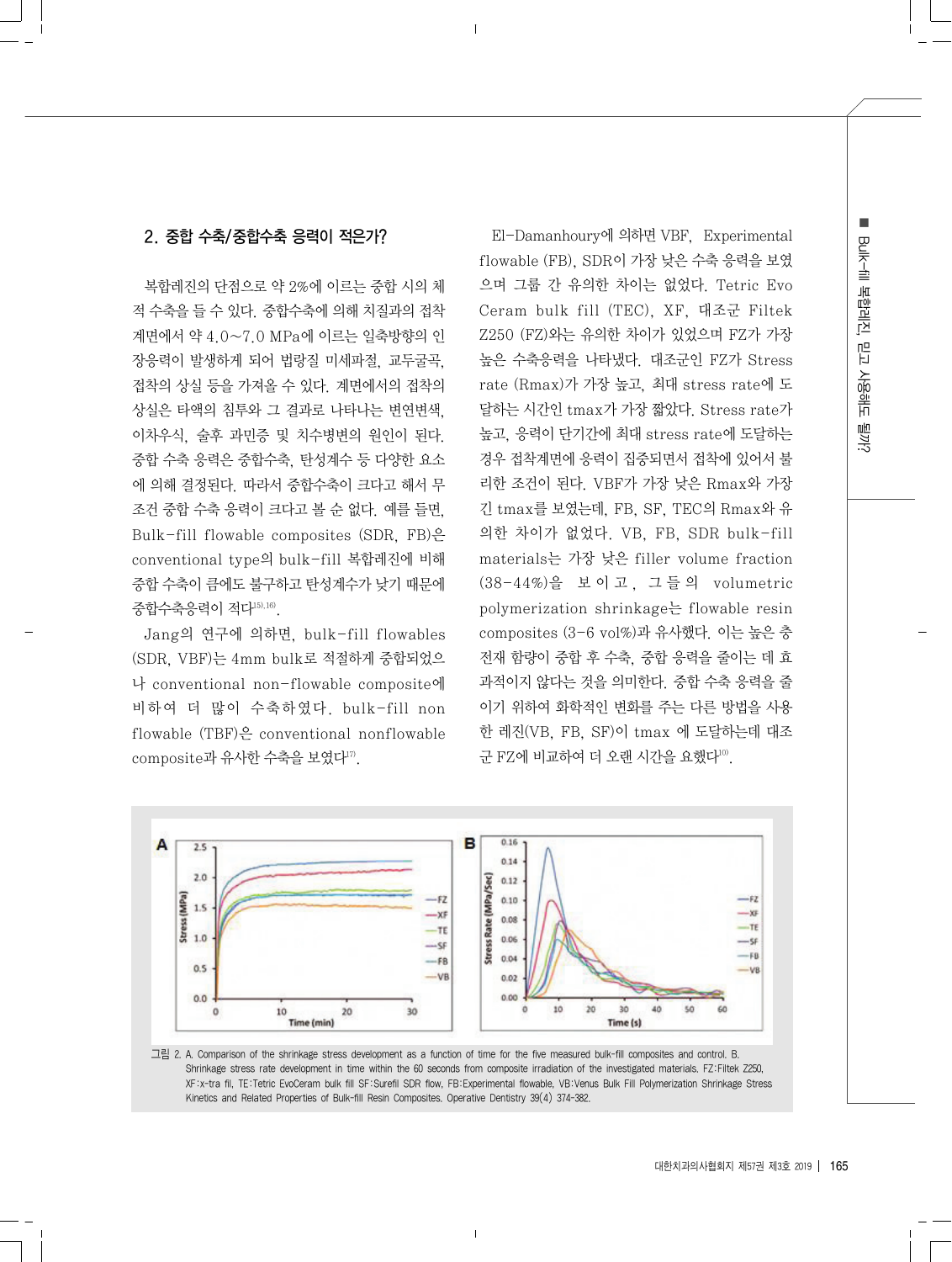## $9$ 상가를 위한 특집  $\blacksquare$

## 3. Clinical longevity

앞서 Bulk-fill 복합레진의 물성에 대하여 살펴보 았다. 그러나 이런 in vitro 실험은 실제 in vivo 실 험과의 연관성에 있어 직접적인 상관관계를 보여주지 못하는 경우가 종종 있다. 따라서 실제 임상의 결과를 평가하는 것은 매우 중요하다. 수복물을 평가하는 가 장 일반적인 방법으로 modified US Public Health Service (USPHS) criteria가 있는데, 수 복물의 해부학적 형태, marginal adaptation, color match, marginal discoloration, surface roughness, 우식여부 항목에 대하여 평가 한다18).

van Dijken에 의하면, 구치부 1급, 2급 와동에서 flowable resin composite (SDR)을 4mm bulk 충전하고 nanohybrid resin composite (Ceram X mono)으로 layering한 그룹과 hybrid resin composite을 2mm씩 적층 충전한 그룹을 5년 follow-up하여 비교하였다. 4mm bulk-fill을 시 행한 bulk-fill 복합레진 수복물에서 좋은 임상적 유 효성을 보였으나 통계적 유의성은 없었다19). 저자는 해당 그룹을 6년 follow-up하여 modified USPHS criteria로 평가하였는데, 2급 수복물 72개 와 1급 수복물 26개가 포함되었으며, 두 그룹의 총 수 복물에서 성공률은 93.9%, 연간 실패율 (annual failure rate, AFR)은 1.0%로 두 그룹에서 모두 동 일했다. 연간 실패율은 2급 수복물에서 1.4%, 1급 수 복물에서 0%였으며 실패의 주 요인은 복합레진의 파 절이었다20).

Veloso의 systematic review에 의하면, 구치부 직접 수복에서 bulk-fill 복합레진의 clinical performance는 conventional resins과 유사했 다. 이 리뷰에서 포함된 연구에서는 bulk-fill 복합 레진의 타입과 관계없이 유사한 결과를 보고하였다.

bulk-fill 복합레진의 충전 방법 (적층충전과 bulk-filling)과 와동 깊이는 술후과민증과 관계가

없었다. 적층 충전 시, 층 사이의 공기 함입이 민감증 과 수복물의 질 저하의 원인이 된다. bulk-fill과 conventional resin composites간의 차이가 없 으므로, 전자의 낮은 술식 민감성과 단순화된 과정은 구치부 수복에서 이를 이용하는 것을 지지한다18).

## Ⅱ. 고찰

Bulk-fill 복합레진은 chair time의 단축과 편의 성의 증진을 얻을 수 있는 확실한 장점이 있는 재료이 다. 하지만, conventional 복합레진에 비하여 대부 분 bulk-fill 재료의 낮은 기계적 특성으로 인하여 큰 교합력 하에서 성공적인 수복물로 사용할 수 있는 지에 대해서는 논란이 있어 왔다<sup>21)</sup>. Flowable base bulk-fill 복합레진은 더 높은 중합 효율을 보여 bulk filling이 가능하나, 낮은 충전재 함량으로 인 해 강도가 떨어지고 마모 저항성이 낮으므로 힘을 많 이 받는 구치부 수복치료에서는 외층에 충전재 함량이 높은 일반형 레진으로 충전할 필요가 있다. 반면, restorative bulk-fill 복합레진은 전형적인 복합 레진과 비슷한 기계적 특성을 보여 시간과 편의성을 중요하게 여길 때 고려 가능하며, 중합 효율 또한 flowable bulk fill 복합레진만큼 좋아 대체 재료로 사용 가능하다. 하지만, 중합 수축 응력을 완전히 없 앨 수는 없다는 점을 간과하지 말아야 한다22).

Bulk-fill 복합레진의 3-6년 추적 조사한 연구에 의하면 기존 레진과 비슷한 clinical performance 를 보이고 있는데, 주로 bulk fill base 복합레진을 이용하고 상부 conventional resin을 layering하 거나, 수복용 bulk fill 복합레진을 이용한 경우이다. bulk-fill 재료를 에탄올에 보관했을 때 일부 재료, 특히 base로 이용하는 bulk fill 복합레진에서 표면 강도 저하가 나타나서 장기적인 안정성에 우려가 존재 한다 $^{21}$ .

치료 효능의 차이는 실패 양상이 다양하므로 몇 년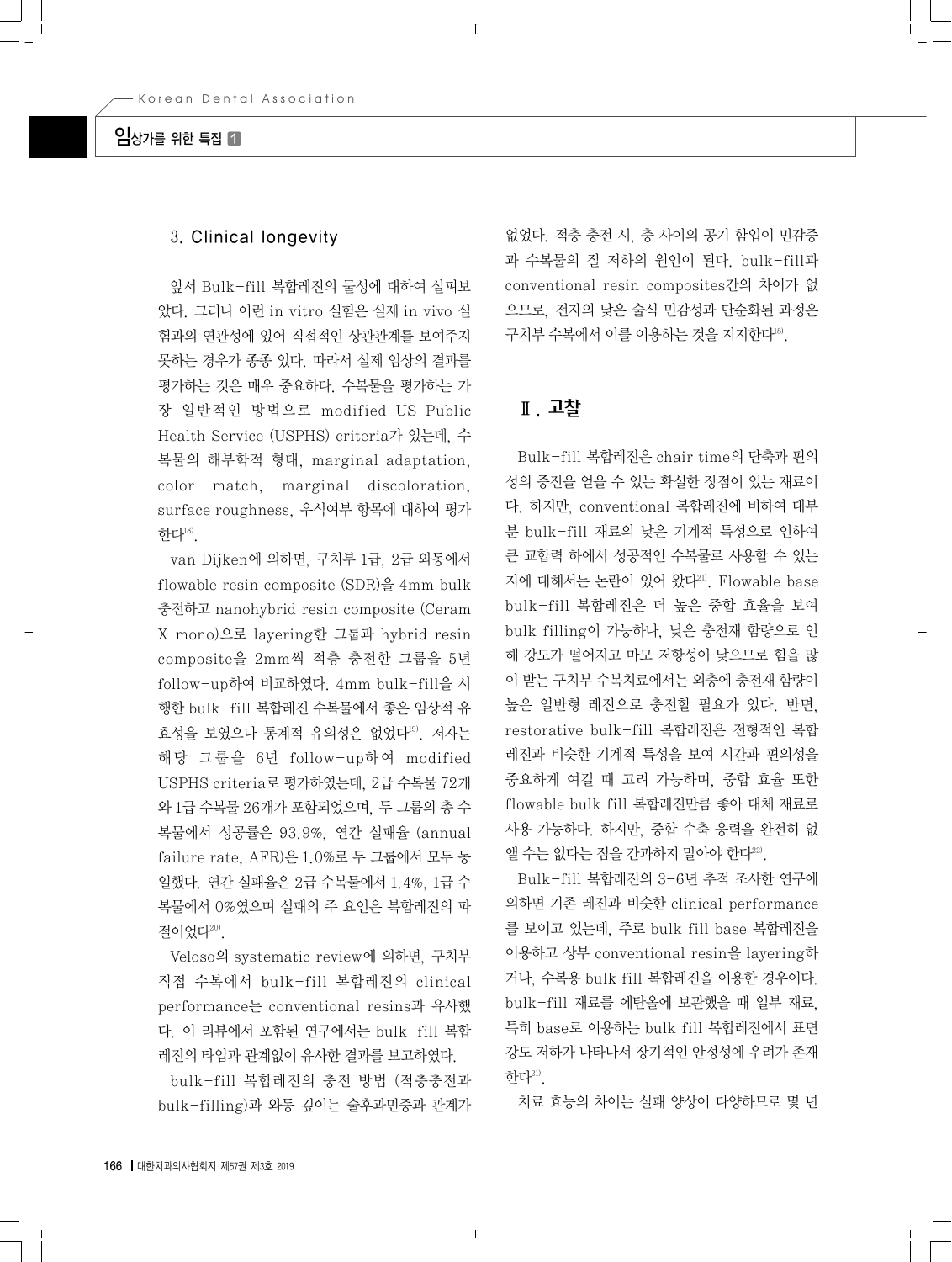| ė                 |
|-------------------|
| 훏<br>É            |
| ņĻ<br>Ë           |
| نے<br>0<br>쁘<br>읇 |
|                   |

| 제품명                        | 제조사              | 구성 형태                          | 용도          | 중합 깊이(mm) | Filler $(Wt\%)$ | 약자         |
|----------------------------|------------------|--------------------------------|-------------|-----------|-----------------|------------|
| Surefil SDR Flow           | Dentsply         | Flowable                       | Base        | 4         | 68              | <b>SDR</b> |
| Venus Bulk Fill            | Heraeus-Kuzer    | Flowable                       | Base        | 4         | 65              | <b>VBF</b> |
| Filtek Bulk Fill Flowable  | 3M ESPE          | Flowable                       | Base        | 4         | 64.5            | <b>FBF</b> |
| Filtek Bulk Fill           | 3M ESPE          | Paste                          | Restorative | 4         | 64.5            | <b>FB</b>  |
| X-tra base                 | Voco             | Flowable                       | Base        | 4         | 75              | ΧB         |
| X-tra fil                  | Voco             | Paste                          | Restorative | 4         | 86              | XF         |
| Tetric Evo Ceram Bulk Fill | Ivoclar-Vivadent | Paste                          | Restorative | 4         | 80              | TEC        |
| Sonic Fill                 | Kerr             | Paste with sonic<br>hand-piece | Restorative | 5         | 83.5            | <b>SF</b>  |

뒤에나 측정이 가능하고 어떤 유형의 재료는 장기간 경과 후 파절이나 우식에 취약할 수 있다. 그러므로 모 든 효과나 차이를 알기 위해서는 장기간의 추적관찰 연구가 더 필요하다.

Bulk-fill 복합레진에 대한 임상적인 유용성이 입 증되어 바쁜 임상가에서 사용이 가능할 것으로 보인 다. Base용 flowable bulk-fill 복합레진의 경우에 는 conventional composite으로 capping이 필 요하다. 재료의 특성 및 용도를 파악하고, 본인에게 필요한 재료를 선택하여 제조사의 지시대로 사용한다 면 구치부 레진수복에서 널리 이용할 수 있을 것이다. 아래 테이블은 현재 국내에서 판매되는 시중의 bulk-fill 복합레진의 제품명을 표로 제시하였다.

# Ⅲ. 결론

저자가 추천하는 bulkfil composite의 사용 방법 guideline

대한치과의사협회지 제57권 제3호 2019 | 167